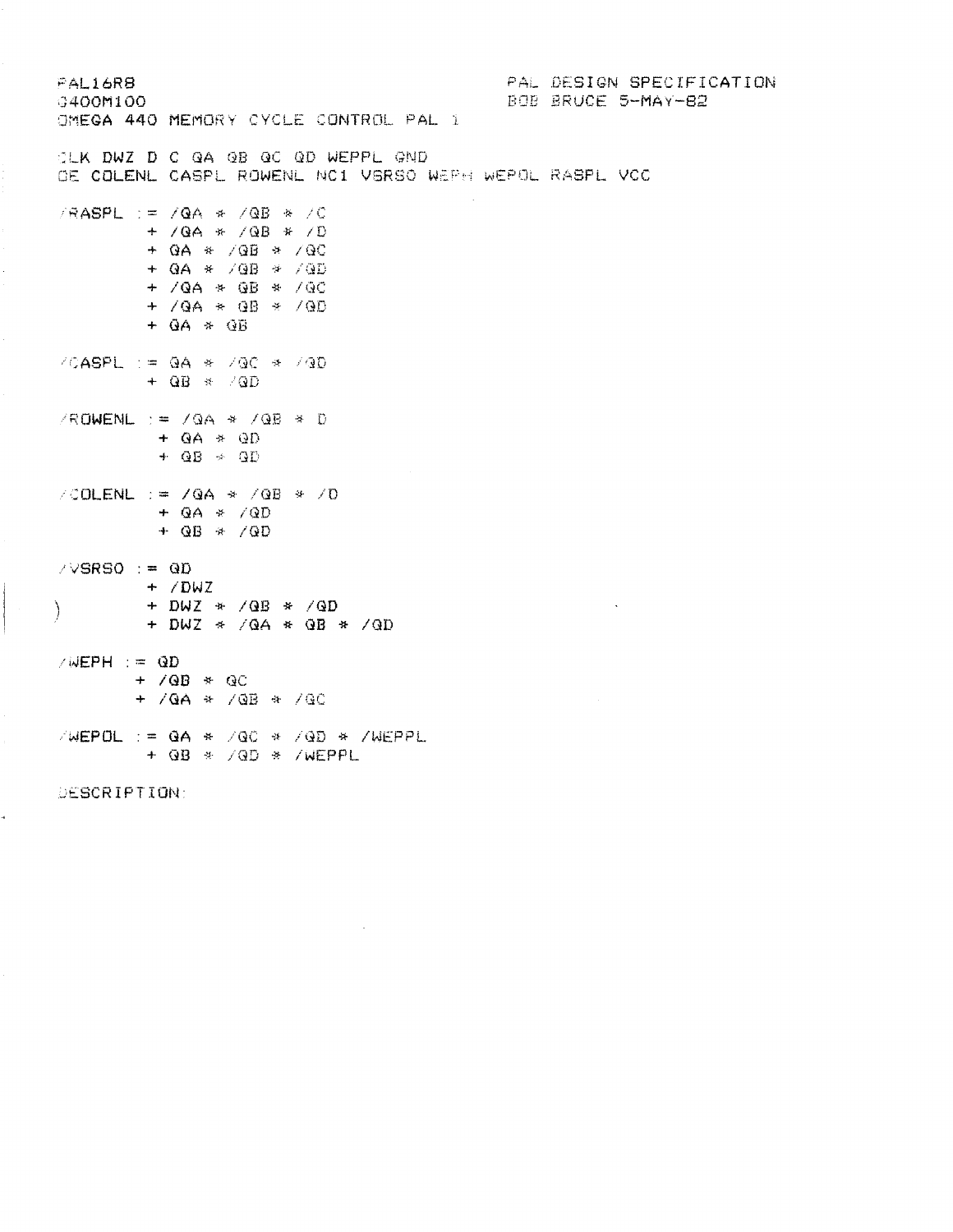- PAL16R4<br>- PAL16R4 PAL DESIGN SPECIFICATION<br>- BOB BRUCE 24-MAY-82 BOB BRUCE 24-MAY-82 OMEGA 440 MEMORY CYCLE CONTROL 2 CLK CMAFL PADRL WSRSO WALL QB PROCWL *QD 3RL GND*  IF(VCC) /WEPPL = WALL \* /PROCWL \* (PAURL \* /CLIPH IF(VCC) /WEENL = /WALL \* /PROCWL \* /PADRL \* /CLIPH IF(VCC) /CASMSKL = /PROCWL \* /PADRL /PRCLKi : » PADRL \* PROCWL \* BRL \* *QB* \* CMAPL \* /WSRSO *+ /QD* \* /PADRL \* BRL ^ QB /PRCLK2 ; » PADRL \* PROCWL \* BRL **\* /if;** *CHAP-* \* /WSRSO + /QD \* /PADRL \* BRL \* QB /PRCL.R3 : ~ PADRL \* PROCWL \* BRL \* *QB* \* CMAPL \* /WSRSO + /QD -a /PADRL \* BRL \* OB  $/PRCLKA$  : = PADRL \* PROCWL \* BRL \* QB \* CMAPL \* /WSRSO + /QD \* /PADRL \* BRL \* QB DESCRIPTION: Revision History: jrp 6-1-83 Added € more proccU s for better buffering. One will be

) used for I/O boards exclusively.

Ŧ

 $\bar{\mathbf{r}}$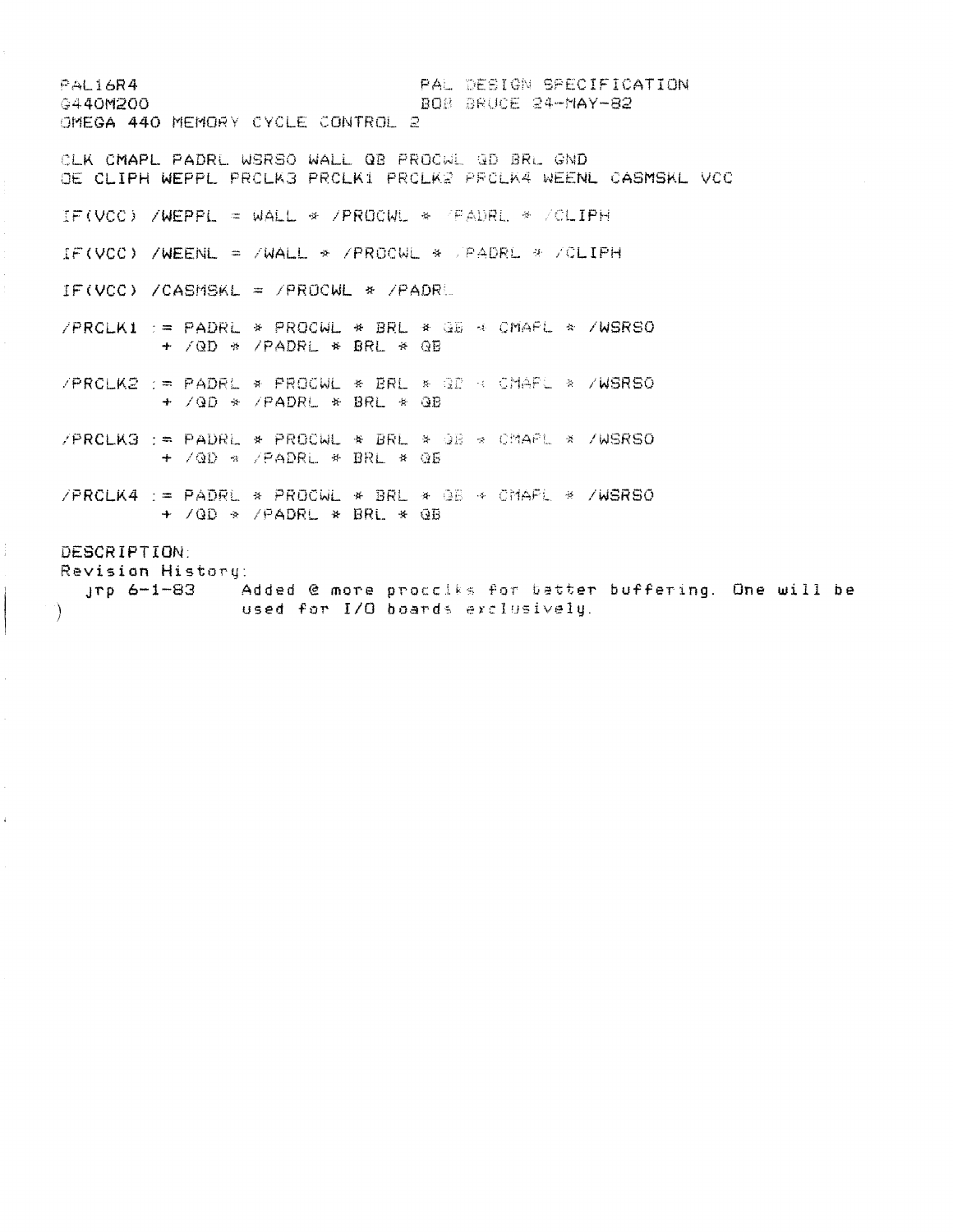**DISPLAY MODULE MEMORY CONTROLLER iDISPLAY MODULE MEMORY CONTROL STATE MACHINE i BOB BRUCE ; 16-DEC-81 ;THIS PROGRAM REPLACES AN EARLIER VERSION "MEMC1". iCORRECTS ERRORS IN THE DEFINITION OF A, B,DO, Di ;THEY SHOULD BE SET TO THE VALUE REQUIRED BY THE ;NEXT STATE, NOT THE CURRENT STATE**   $\mathbf{r}$ **i THIS PROGRAM DEFINES THE STATE TRANSITIONS FOR ;THE DISPLAY MODULE MEMORY CONTROLLER. THE MEMORY iCONTROLLER DETERMINES A SEQUENCE OF MEMORY HALFi CYCLES TO ALLOW IMAGE MEMORY TO BE ACCESSED FOR iSCREEN REFRESHES, DYNAMIC RAM REFRESHES AND BIT ;SLICE DRAWING PROCESSOR READS AND WRITES. THERE .ARE FIVE INPUT SIGNALS: 1. HSYNCH IS THE HORIZ-ONTA L SYNCH SIGNAL. IT IS USED TO INITIATE REFRESH CYCLES. ; NOTE THAT BLOL CANNOT BE USED FOR THIS PURPOSE BECAUSE ,STAYS LOW DURING VERTICAL BLANKING AND WOULD PREVENT PROPER ; REFRESH. 2. BLOL IS THE COMPOSITE BLANKING SIGNAL iWHICH INDICATES WHEN THE CONTROLLER SHOULD ALLOW REFRESH ,•AND PROCESSOR ACCESS CYCLES. 3. RCYLH INDICATES WHEN » A FULL RAS-CAS CYCLEIS REQUIRED DURING PROCESSOR ACCESS. ; IT IS USED BY THE CONTROLLER TO SELECT RAS-CAS OR PAGE MODE iCYCLES. 4. NOZOOMH INDICATES THAT A IX HORIZONTAL ZOOM iFACTOR IS IN USE. THIS ALLOWS THE CONTROLLER TO ELIMINATE ;DYNAMIC RAM REFRESH CYCLES AND THUS IMPROVES DRAWING SPEED. ,5. PWRUPL INDICATES THAT A POWERUP INIT HAS OCCURRED. ;UNTIL THIS SIGNAL IS CLEARED BY THE DRAWING PROCESSOR, THE ;MEMORY CONTROLLER ALLOWS ONLY PROCESSOR RAS-CAS CYCLES TO ), AVOID HANGING OR ERRATIC OPERATION AT POWERUP BEFORE THE >CRT CONTROLLER HAS BEEN INITIALIZED AND HSYNCH AND BLOL ;MAY BE INVALID, t i INPUT SIGNAL DEFINITIONS HSYNCH, BLOL, RCYLH, NOZMH, PWRUPL » i OUTPUT SIGNAL DEFINITIONS A# B; DO\* Dl**  *i*  **iSTATE DEFINITIONS SCRAS, SCC AS, PRASO, PCASO, RRASO, RCKO, RRAS1, & RCK1, RRAS2, RCK2, PRAS1, PCASi, PCAS2, WAIT, & PURAS, PUCAS**  *i »*  **>BEGIN WITH STATE 0 TRANSITIONS iSCRAS ALWAYS FOLLOWED BY SCCAS SCRAS, PWRUPL=X> SCCAS, A=l, B=0, D1=0, D0=0**  *»*  **iSCCAS STATE HAS THREE POSSIBLE TRANSITIONS: ; TO SCRAS, TO PRASO AND TO PURAS**  SCCAS, BLOL=1, PWRUPL=1> SCRAS, A=1, B=0, D1=1, DO=1 **/ SCCAS, BLOL=0, PWRUPL=1> PRASO, A=0, B=0, D1=1, D0=1 i**  SCCAS, PWRUPL=0> PURAS, A=0, B=0, D1=1, D0=1 **f jPRASO HAS TWO POSSIBLE TRANSITIONS: ONE TO PCASO AND iONE TO PCAS2 PRASO, BL0L=0> PCASO, A=0, B=0, D1=0, D0=0 i DDACA Dl Al — 1 % D^ACH A—A O— A** *TS i* **— A HA-A**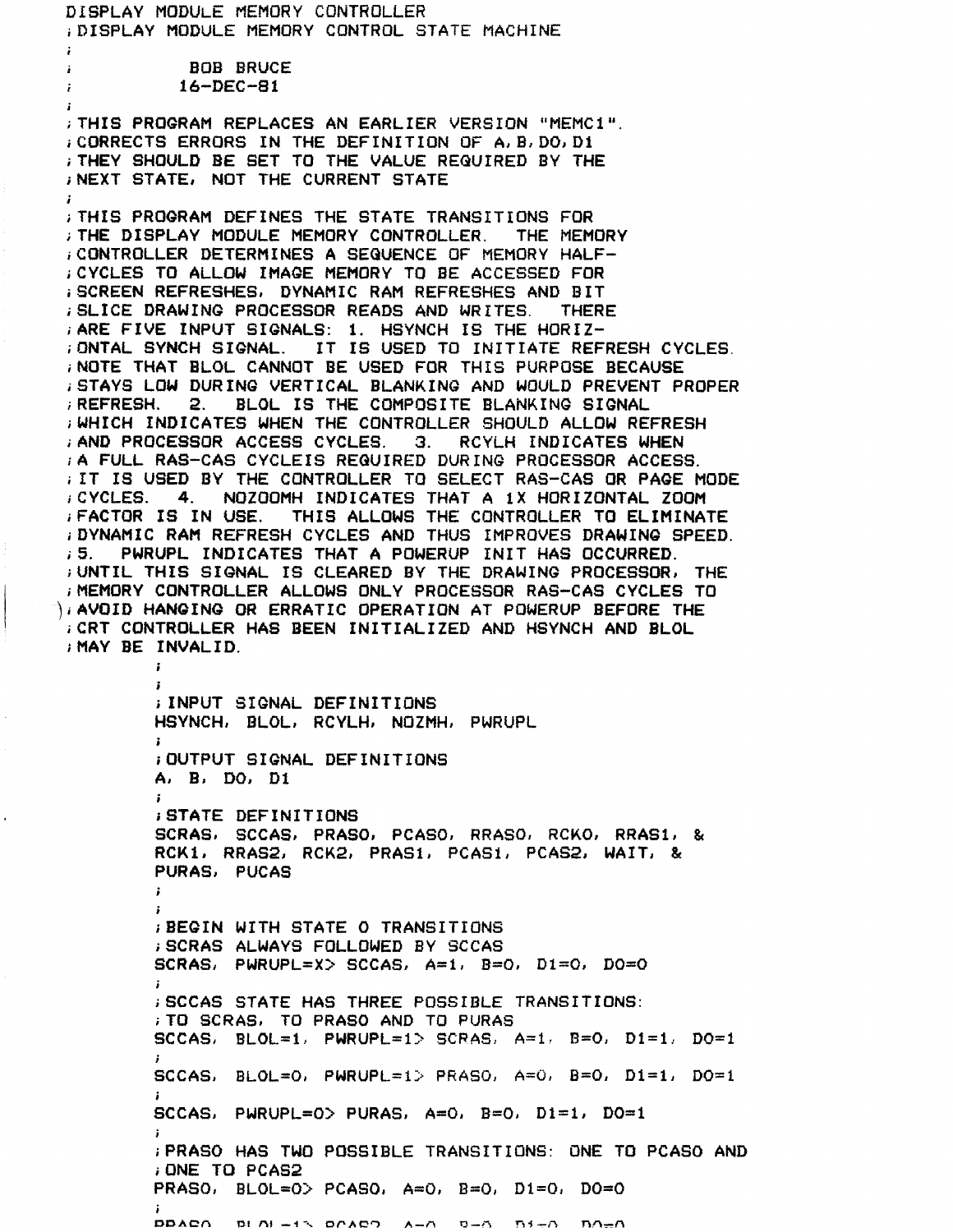$\ddot{\phantom{a}}$ **iPCASO HAS SIX TRANSITIONS: TO PCAS2, TO WAIT, iTO RRASO, TO PURAS, TO PRASO AND TO ITSELF iNOTE THAT THERE ARE ACTUALLY TWO SEPARATE iCONDITIONS FOR THE TRANSITIONS TO ITSELF AND iTO PRASO: ONE FOR HSYNCH^O AND ONE FOR NOZOOM=l ,WITH HSYNCH=X PCASO, BLOL»l, RCYLH=0, PWRUPL=1> PCAS2, A=0, B=0, &**   $D1=0$ ,  $D0=1$ **PCASO, BLOL=i, RCYLH=1, PWRUPL=1> WAIT, A=0, B\*0, & Dl=l,** *DO—O i*  **PCASO, BL0L«0, HSYNCH—1, N0ZMH=0, PWRUPL=1> RRASO, &**   $A=1$ ,  $B=1$ ,  $D1=1$ ,  $D0=1$ **I PCASO, PWRUPL=0> PURAS, A=0, B=0, Dl = l, DO=l » PCASO, BL0L=0, HSYNCH«0, RCYLH=1, PWRUPL=1> PRASO, A=0, &**  *B=0, Dl-h* **DO=l j PCASO, BL0L=0, HSYNCH\*1, NOZMH=l, RCYLH=i, PWRUPL=1> & PRASO, A=0, B=0, Di=1, DO=1** I **PCASO, BLOL-O, HSYNCH=0, RCYLH=0, PWRUPL=1> PCASO, A«=0, & B=0, Di=0, DO=i I PCASO, BL0L=0, HSYNCH=1, NOZMH=l, RCYLH=0, PWRUPL=1> & PCASO, A»0, B=0, Di»0, DO»l**  *i*  **; RRASO HAS AN UNCONDITIONAL TRANSITION TO RCKO RRASO, PWRUPL=X> RCKO, A=0, B=1, Di=1, D0=0 ,RCKO HAS TWO TRANSITIONS: ONE TO RRAS1 AND iONE TO PURAS**  RCKO, PWRUPL=1> RRAS1, A=1, B=1, Di=1, DO=1 **I RCKO, PWRUPL=0> PURAS, A=0, B=0, D1=1, D0=1** *i*  **iRRASi HAS AN UNCONDITIONAL TRANSITION TO RCK1 RRAS1, PWRUPL=X> RCK1, A=0, B=l, Dl=l, D0=0 ; RCK1 HAS TWO TRANSITIONS: ONE TO RRAS2 AND ;ONE TO PURAS RCK1, PWRUPL=1> RRAS2, A=i, B=l, Di=i, DO=l i RCKl, PWRUPL=0> PURAS, A=0, B=0, Dl=l, DO=l**  i. **i RRAS2 HAS AN UNCONDITIONAL TRANSITION TO RCK2 RRAS2, PWRUPL=X> RCK2, A=0, B=1, D1=1, D0=0 i RCK2 HAS TWO TRANSITIONS: ONE TO PRAS1 AND ;ONE TO PURAS**  RCK2, PWRUPL=1> PRAS1, A=0, B=0, D1=1, D0=1 *I*  **RCK2, PWRUPL=0> PURAS, A=0, B=0, D1=1, D0=1** / **iPRASI HAS AN UNCONDITIONAL TRANSITION TO PCAS1 PRASI, PWRUPL=X> PCAS1, A=0, B=0, D1=0, D0=0 iPCASi HAS FIVE TRANSITIONS: ONE TO PRASI, ;ONE TO ITSELF, ONE TO PRASO, ONE TO PCASO AND iONE TO PURAS PCAS1, PWRUPL=i, HSYNCH=1« RCYLH=1> PRASi, A=0, B=0, &**   $D1 = 1$ ,  $D0 = 1$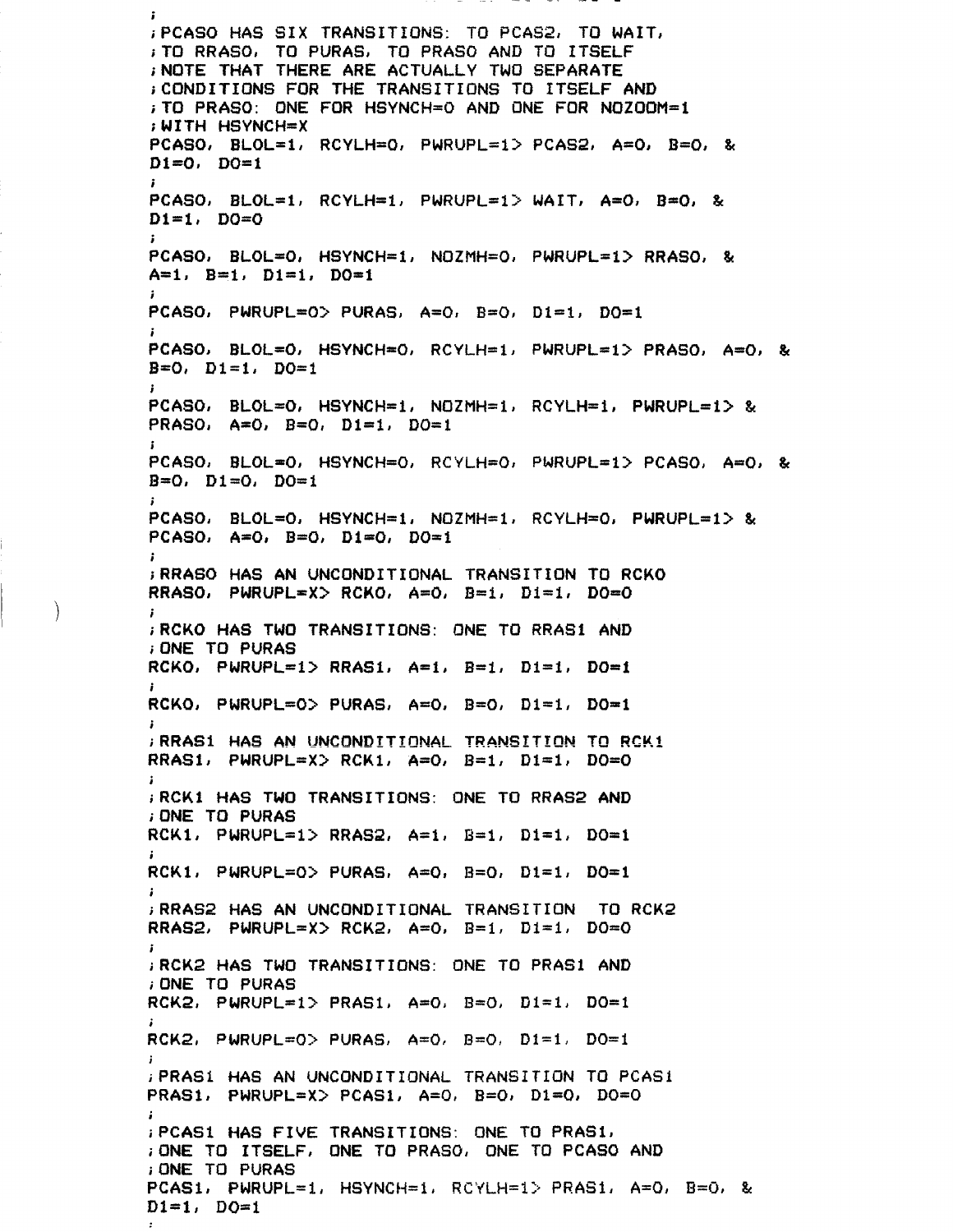**PCASi, PWRUPL=1, HSYNCH=i, RCYLH=0> PCASI, A=0, B=0, & D1=0/ D0=1**  *§*  **PCASi, PWRUPL=1, HSYNCH=0, RCYLH=1> PRASO, A=0, B=0, & Dl=l, DQ=1 I**  PCASi, PWRUPL=1, HSYNCH=0, RCYLH=0> PCASO, A=0, B=0, & **D1=0, D0=1**  *i*  **PCASI, PWRUPL=0> PURAS, A=0, B=0, Dl=i, D0»1**   $\mathbf{r}$ **>PCAS2 HAS TWO TRANSITIONS: ONE TO SCRAS AND ONE iTO PURAS PCAS2, PWRUPL=i> SCRAS, A=i, E=0, Dl=l, D0=1**  *i*  **PCAS2, PWRUPL=0> PURAS, A=0, B=0, Di=1, D0=1**  $\ddot{ }$ **jWAIT HAS TWO TRANSITIONS: ONE TO SCRAS AND , ONE TO PURAS**  WAIT, PWRUPL=1> SCRAS, A=1, B=0, Di=1, D0=1 *i*  **WAIT, PWRUPL=0> PURAS, A=0, B=0, Di=i, D0=1** *i*  **iPURAS HAS ONE TRANSITION: TO PUCAS PURAS, PWRUPL=X> PUCAS, A»0, B=0, D1=0, D0=0 ; PUCAS HAS TWO TRANSITIONS: ONE TO PURAS ,AND ONE TO PRASO**  PUCAS, PWRUPL=0> PURAS, A=0, B=0, Di=1, D0=1 *i*  **PUCAS, PWRUPL=1> PRASO, A=0, B=0, Di=l, D0=1**  *i*  **iEND OF PROGRAM** 

 $\rightarrow$